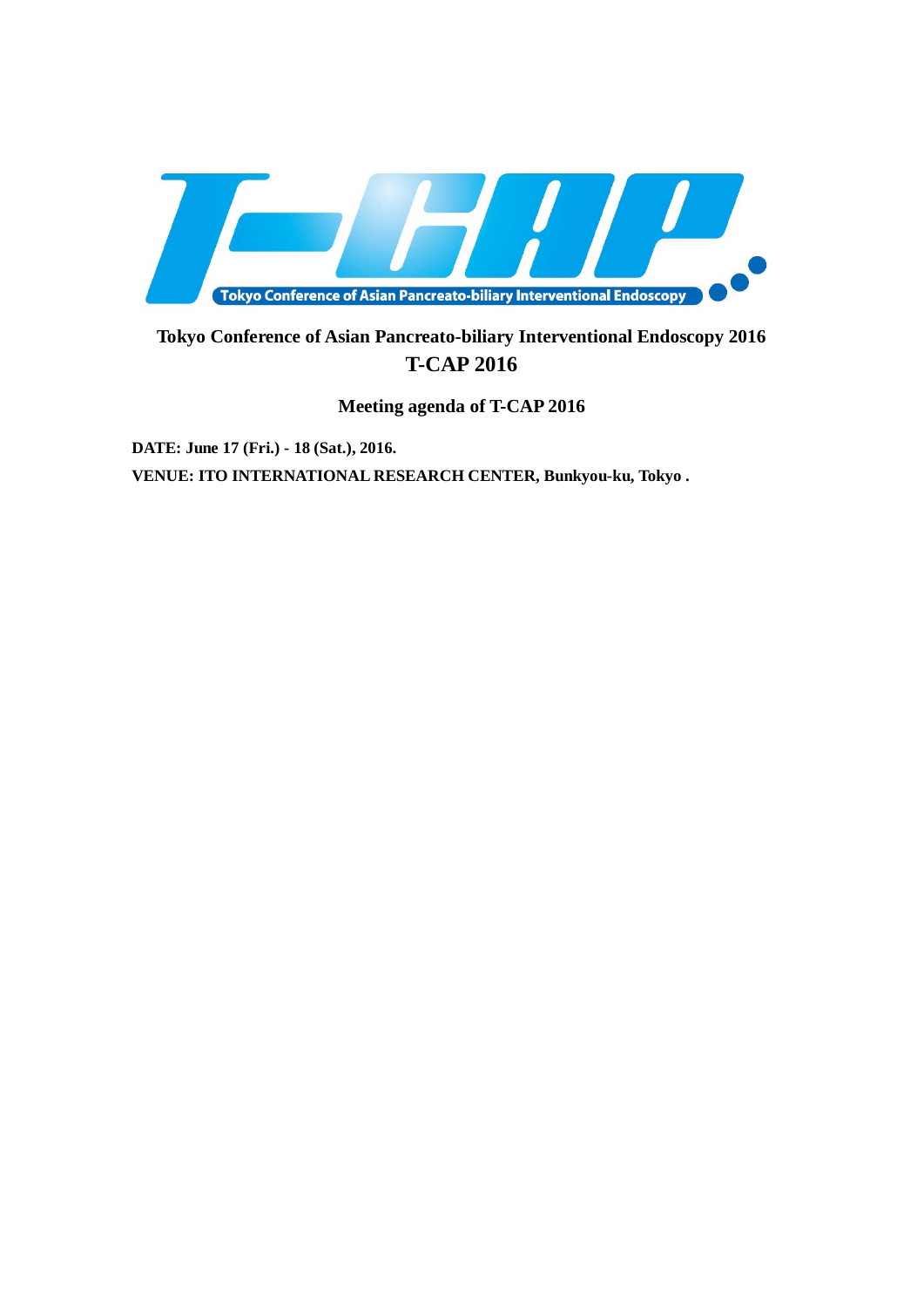**June 17, Friday**

**Opening remarks** (9:00-9:10) Hiroyuki Isayama Kazuhiko Koike Hsiu-Po Wang **Session 1(9:10-10:30): "Current strategy of management of benign biliary stricture" Moderator:** Keiji Hanada, Sandeep Lakhtakia, Primary sclerosing cholangitis (15min+10min) Arthur Kaffes Post LDLT biliary stricture (15min+10min) Dong-Ki Lee Endoscopic management of BBS due to chronic pancreatitis ~Multiple plastic vs covered metal~ (15min+10min) James Lau

**Discusser:** Shomei Ryozawa, Hirofumi Kogure, Masaki Kuwatani, Rungsun Rerknimitr, Do Hyun Park, Majid Almadi

**Coffee break (10:30-10:45)**

# **Special session: Lecture from the master 1 (10:45-12:00)**

**Moderator:** Hiroyuki Isayama, Hsiu-Po Wang

Endoscopic management of Bilio-pancreatic diseases in patients with surgically altered anatomy (20min+5min)

Clinical practice guideline for post-ERCP pancreatitis (20min+5min)

Tetsuya Mine

Endoscopic management of bile duct stones: watch, cut, dilate, or pierce? (20min+5min) Naotaka Fujita

Mitsuhiro Kida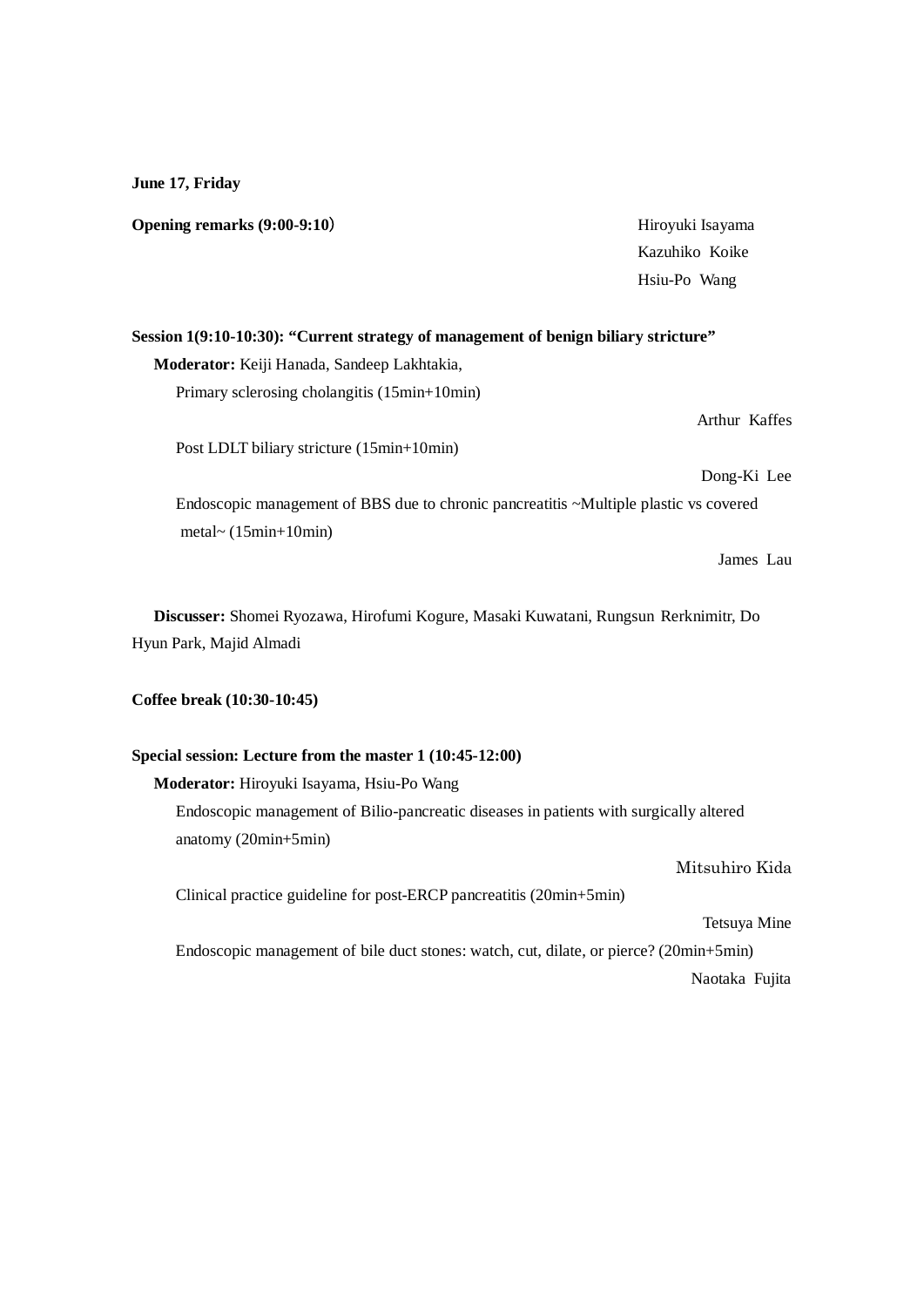## **COOK JAPAN Incorporated Luncheon Seminar (12:00-13:15)**

**Moderator:** Masayuki Kitano, Tsuyoshi Hamada

What should I do with this pancreatic cyst? (20min+10min)

Endoscopic biliary sphincterotomy ~Current perspective~ (20min+10min)

Arthur Kaffes

Peter Draganov

#### **Poster & Exhibition round (13:15-14:30)**

 Poster Presenter: Please wait in front of a poster. Posters are always put in conference of 2 days.

### **Session 2(14:30-15:30): Free paper session1 (Each paper: 6min+3min)**

# **Moderator:** Masaki Kuwatani, Natsuyo Yamamoto

A novel dynamic imaging of gallbladder tumor vessels with contrast-enhanced harmonic EUS Mamoru Takenaka

Spyglass direct visualization system versus direct peroral cholangioscopy using by a mulibending ultraslim endoscope as a single-operator peroral cholangioscopy for the managing biliary lesions: A prospective comparative study

# Yun Nah Lee Clinical values of cytodiagnosis using pancreatic juice multiple times via endoscopic nasopancreatic drainage for early diagnosis of pancreatic cancer

Tomoyuki Minami

Eus guided cholecystogastrostomy in aclf with acute calculous cholecystitis

Kapil Dev Jamwal

Risk Factors of delayed bleeding after Endoscopic Sphincterotomy

Takehiko Koga

Comparison of treatment outcomes between the use of 10-mm and 12-mm covered self-expandable metallic stents for unresectable malignant biliary obstructions

Tsuyoshi Mukai

**Discusser:** Tsuyoshi Hayashi, Hiroyuki Isayama, Takayoshi Tsuchiya, Reiko Ashida, Jong Ho Moon, Ryan Ponudurai, Thawee Ratanachu-ek, Wei-Chih Liao, Christopher Khor,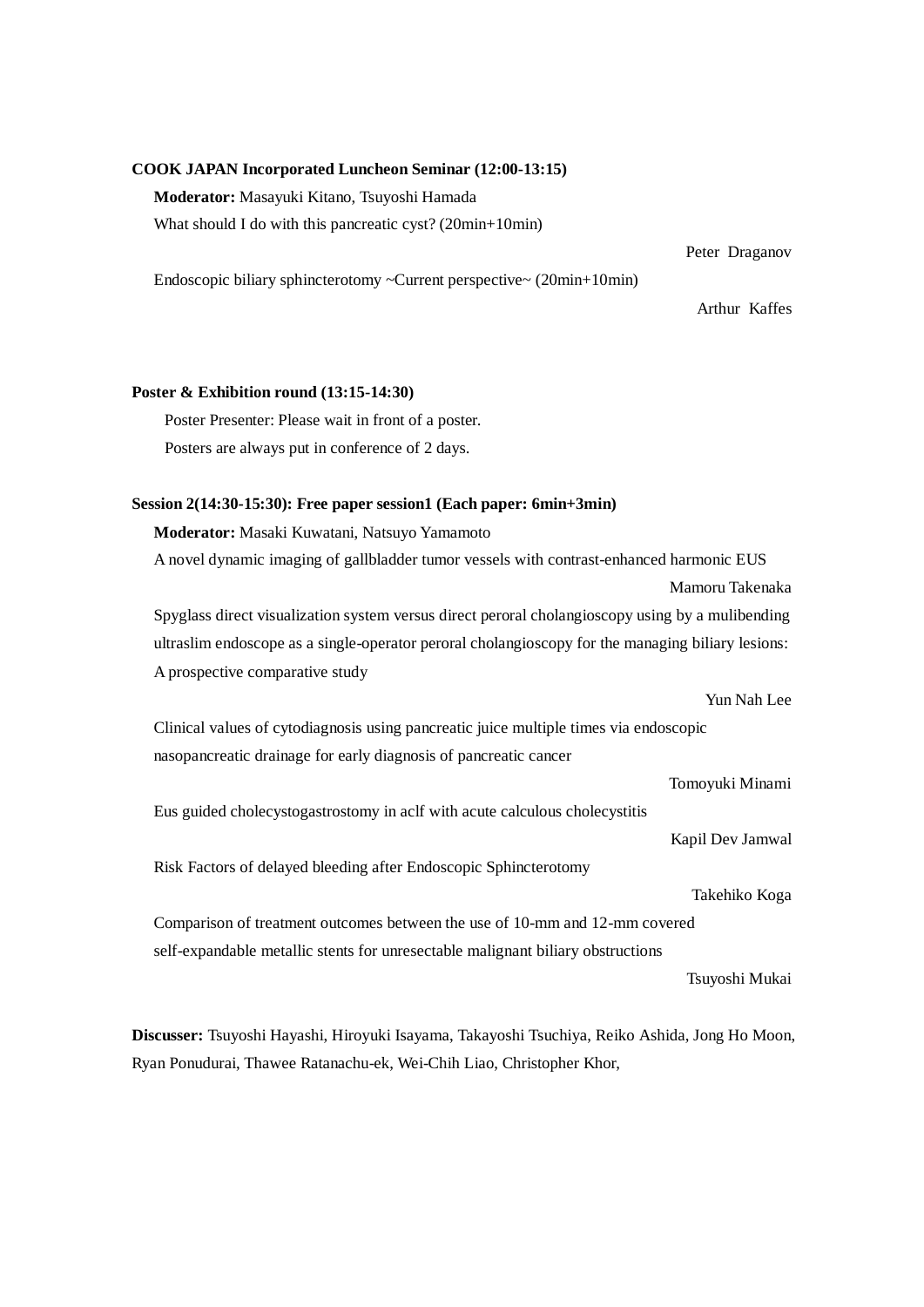# **Session 3 (15:30-17:00): Current strategies in EUS-FNA and interventional EUS**

| <b>Moderator:</b> Akio Katanuma, Thawee Ratanachu-ek,          |                  |
|----------------------------------------------------------------|------------------|
| New information on EUS guided tissue acquisition (10min+10min) |                  |
|                                                                | Christopher Khor |
| EUS-FNA according to the diseases and location $(10min+10min)$ |                  |
|                                                                | Shinpei Doi      |
| Tips $\&$ tricks of EUS-BD and EUS-RV (10min+10min)            |                  |
|                                                                | Vinay Dhir       |
| What is the best route of EUS-BD? $(10min+10min)$              |                  |
|                                                                | Kazuo Hara       |

**Discusser:** Iruru Maetani, Ichiro Yasuda, Atsushi Irisawa, Reiko Ashida, Sundeep Lakhtakia, Majid Almadi,

**Coffee break (17:00-17:15)**

| Session 4(17:15-18:15): Recent progress in ERCP related procedures                             |
|------------------------------------------------------------------------------------------------|
| Moderator: Atsushi Irisawa, Dong-Ki Lee                                                        |
| What's New in Peroral Cholangioscopy (10min+5min)                                              |
| Jong Ho Moon                                                                                   |
| Prospective randomized study of endoscopic biliary stone extraction using either a basket or a |
| balloon catheter: the BasketBall study (10min+5min)                                            |
| Ichiro Yasuda                                                                                  |
| Current status of EPLBD in Japan (10min+5min)                                                  |
| Shomei Ryozawa                                                                                 |

**Discusser:** Takuji Iwashita, Masaki Kuwatani, Kazuo Hara, Tsuyoshi Hamada, Ang Tiing Leong, Peter Draganov, Wei-Chih Liao, Majid Almadi, Vinay Dhir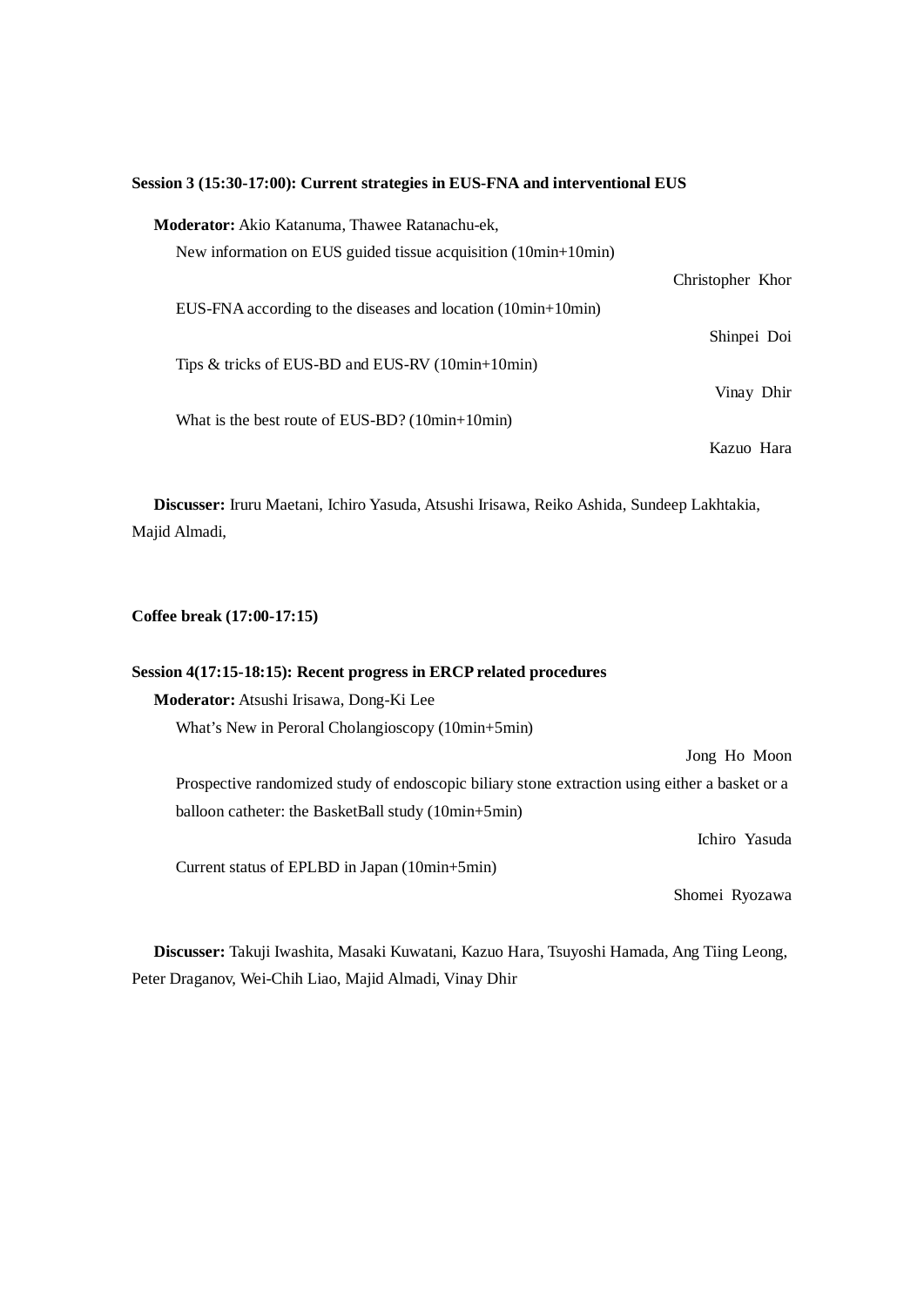# **TaeWoong &CMI Satellite symposium (18:15-19:30):**

**Moderator:** Iruru Maetani, Takuji Iwashita,

Update of interventional EUS in 2016 (20min+10min)

Vinay Dhir

Stenting in malignant biliary obstruction; the incomplete story (20min+10min)

Majid Almadi

**Dinner Party (19:30-21:00)**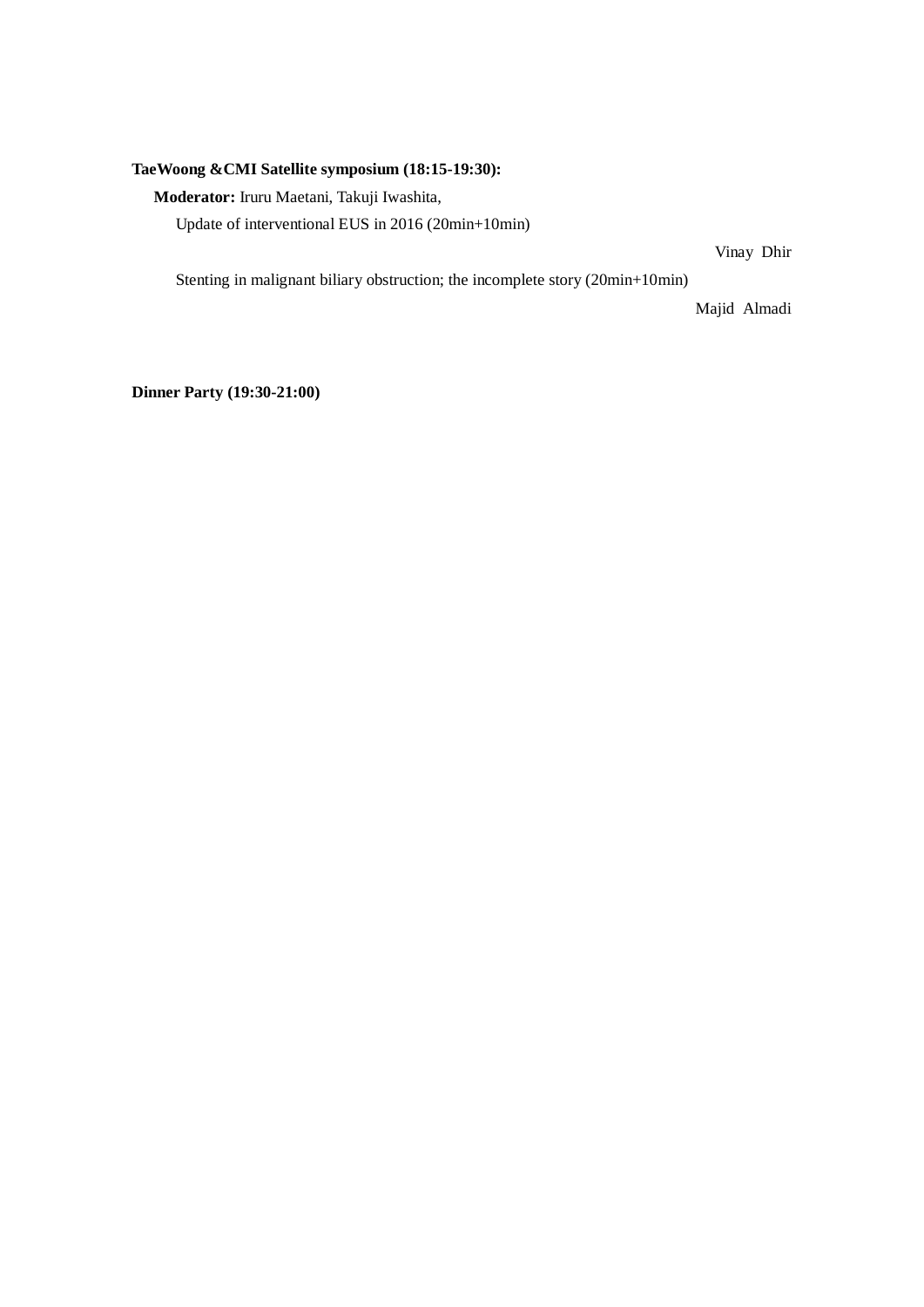# **June 18, Saturday**

| Hitachi, Ltd. Morning seminar: (9:00-10:00)                                               |  |  |
|-------------------------------------------------------------------------------------------|--|--|
| Moderator: Tsuyoshi Hayashi, Sundeep Lakhtakia,                                           |  |  |
| EUS-guided antegrade techniques (20min+10min)                                             |  |  |
| Takuji Iwashita                                                                           |  |  |
| EUS-Guided pancreatic interventions (20min+10min)                                         |  |  |
| Takayoshi Tsuchiya                                                                        |  |  |
|                                                                                           |  |  |
| Session 5 (10:00-11:00): New trends in metallic stenting in pancreato-biliary obstruction |  |  |
| Moderator: Shinpei Doi, James Lau                                                         |  |  |
| SEMS with an antireflux mechanism (15min+5min)                                            |  |  |
| Tsuyoshi Hamada                                                                           |  |  |
| Which do you like, side-by-side or stent-in-stent placement? (15min+5min)                 |  |  |
| Kazumichi Kawakubo                                                                        |  |  |
| Covered SEMS for pancreatic stricture in both ERCP and EUS (15min+5min)                   |  |  |
| Do Hyun Park                                                                              |  |  |
|                                                                                           |  |  |
| Discusser: Masayuki Kitano, Akio Katanuma, Hirofumi Kogure, Kazumichi Kawakubo            |  |  |

Masaki Kuwatani, Peter Draganov, Dong-Ki Lee

# **Coffee break (11:00-11:15)**

# **Session 6 (11:15-12:30) "Cutting edge of endotherapy for pancreatic diseases"**

| <b>Moderator:</b> Takayoshi Tsuchiya, Ang Tiing Leong,                                        |
|-----------------------------------------------------------------------------------------------|
| Management of Walled-Off Pancreatic Necrosis in the U.S. (15min+10min)                        |
| Peter Draganov                                                                                |
| EUS-guided fiducial marker placement for treatment of pancreatic cancer (15min+10min)         |
| Reiko Ashida                                                                                  |
| Recent Progress in Endoscopic Pancreatic Tumor Ablation Therapy<br>$(15min+10min)$            |
| Dong Wan Seo                                                                                  |
| Discusser: Natsuyo Yamamoto, Shinpei Doi, Rungsun Rerknimitr, Ryan Ponnudurai, Arthur Kaffes, |
| Majid Almadi                                                                                  |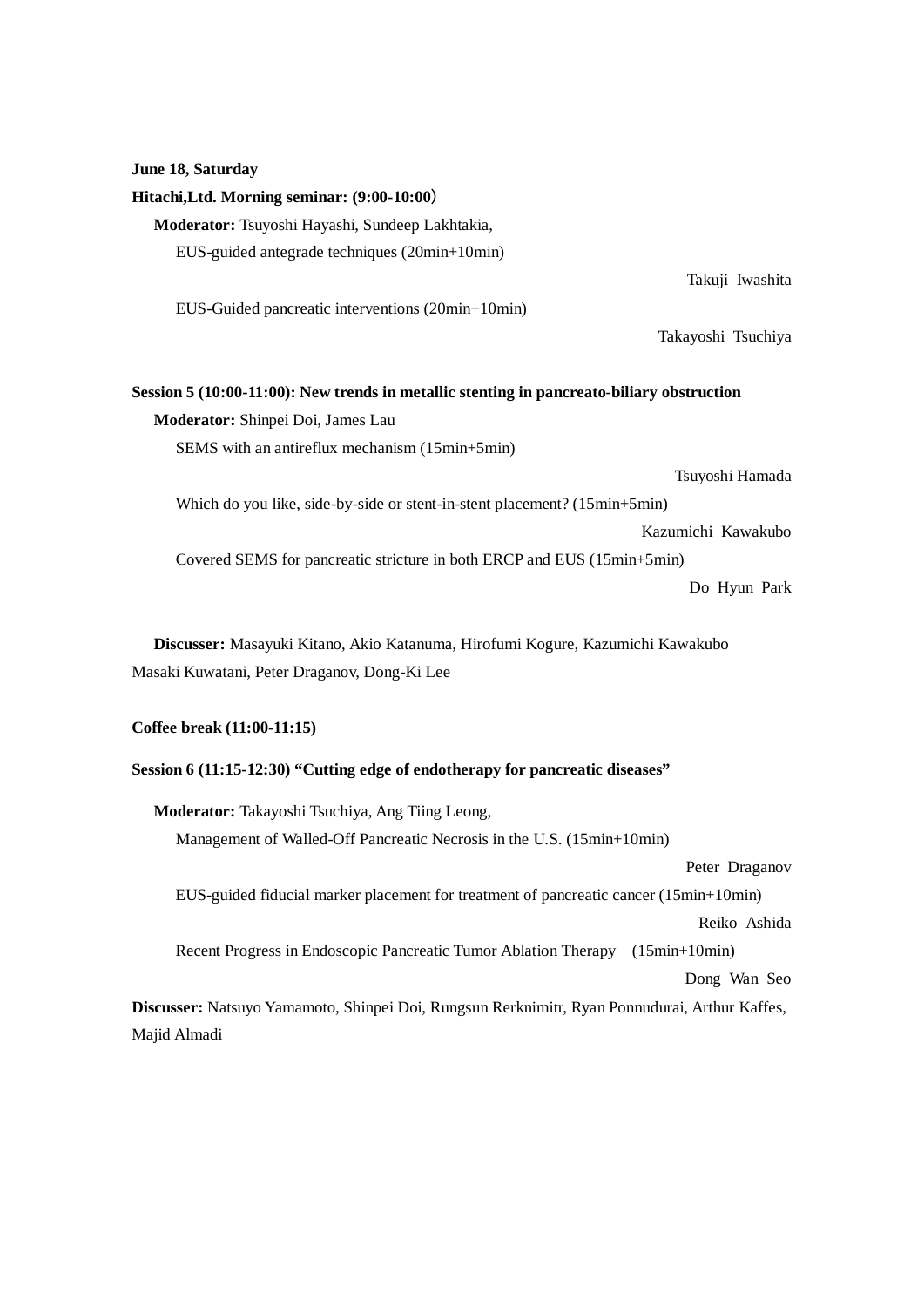#### **FUJIFILM Luncheon Seminar (12:30-13:30)**

### **Moderator:** Yousuke Nakai, Rungsun Rerknimitr

EUS-guided biliary drainage with a dedicated device vs. PTBD after failed ERC (20min+10min)

Evaluation of the short-type double-balloon endoscopy assisted ERCP in patients with altered gastrointestinal anatomy (20min+10min)

Masaaki Shimatani

Do Hyun Park

#### **Poster & Exhibition round (13:30-14:00)**

Posters are always put in conference of 2 days.

### **Gadelius Medical K.K. sponcered session "Mini-lecture" (14:00-14:30)**

**Moderator:** Shomei Ryozawa

How to use plastic stent? (20min+5min)

Hiroyuki Isayama

# **Session 7 (14:30-15:10): Free paper session 2 (Each paper: 6min+3min) Moderator:** Kazumichi Kawakubo, Wei-Chih Liao

Comparison of endoscopic sphincterotomy, endoscopic papillary large balloon dilation, and endoscopic sphincterotomy plus large-balloon dilation for choledocholithiasis: A systematic review and network meta-analysis

Yu-Ting Kuo

Efficacy of the 6-mm fully covered self-expandable metallic stent for EUS-guided hepaticogastrostomy: a prospective clinical study

Nozomi Okuno

Feasibility of the Conversion of Percutaneous Cholecystostomy to Internal Transmural Gallbladder Drainage Using Endoscopic Ultrasound-guided Plastic Stents Insertion

Tanyaporn Chantarojanasiri

Electrocautery vs. non-electrocautery dilation catheters in endoscopic ultrasonography-guided pancreatic fluid collection drainage

Katsuya Kitamura

**Discusser:** Vinay Dhir, Arthur Kaffes, Dong Ki Lee, Majid Almadi, Takuji Iwashita, Hiroyuki Isayama, Tsuyoshi Hamada, Kazuo Hara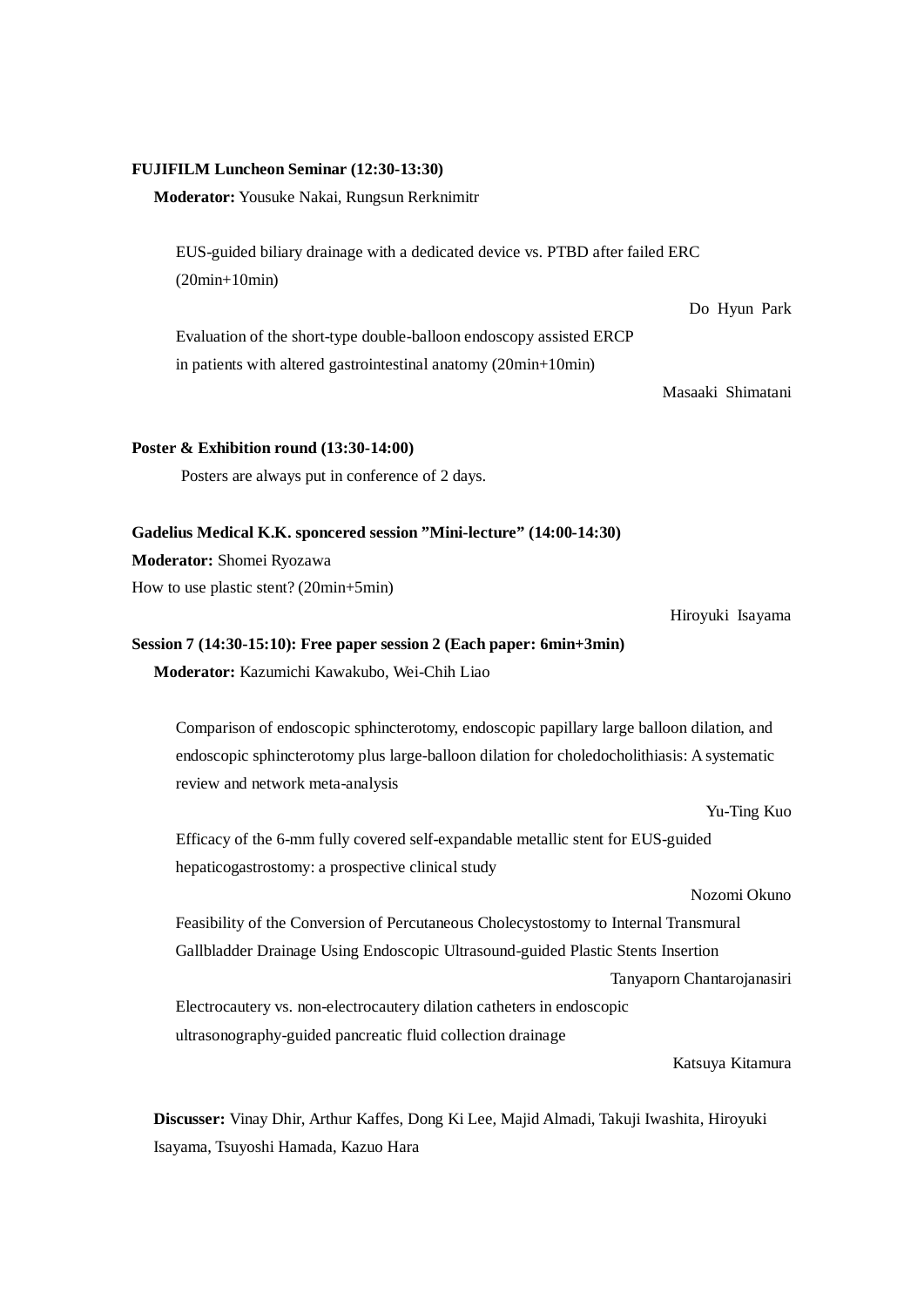## **Sepecial session "Asian Academic Activities" (15:10-16:00)**

**Moderator:** Ichiro Yasuda, Hiroyuki Isayama

The Asian Pacific Consensus Recommendations on Difficult Biliary Access (20+5 min)

Wei-Chih Liao

Multinational study on endoscopic management of combined biliary and duodenal obstructions (TCAP-1 study) (20+5min)

Tsuyoshi Hamada

# **Special session (16:00-16:50): Lecture from the master 2**

**Moderator:** Takao Itoi, Dong Wan Seo

Endoscopic treatments for the adenoma of the duodenal papilla (20min+5min)

Yoshinori Igarashi

My challenges in pancreatobiliary endoscopy (20min+5min)

Kazuo Inui

## **Awarded Ceremony & Closing remarks (16:50-17:00)**

Ichiro Yasuda & Thawee Ratanachu-ek

**Best Free Paper Presenter (**Selected by Iruru Maetani & Ang Tiing Leong)**, Best Poster Presenter (**Selected by Ichiro Yasuda & Dong Wan Seo**),** 

**Best Discusser** (Selected by Atsushi Irisawa & Christpher Khor)